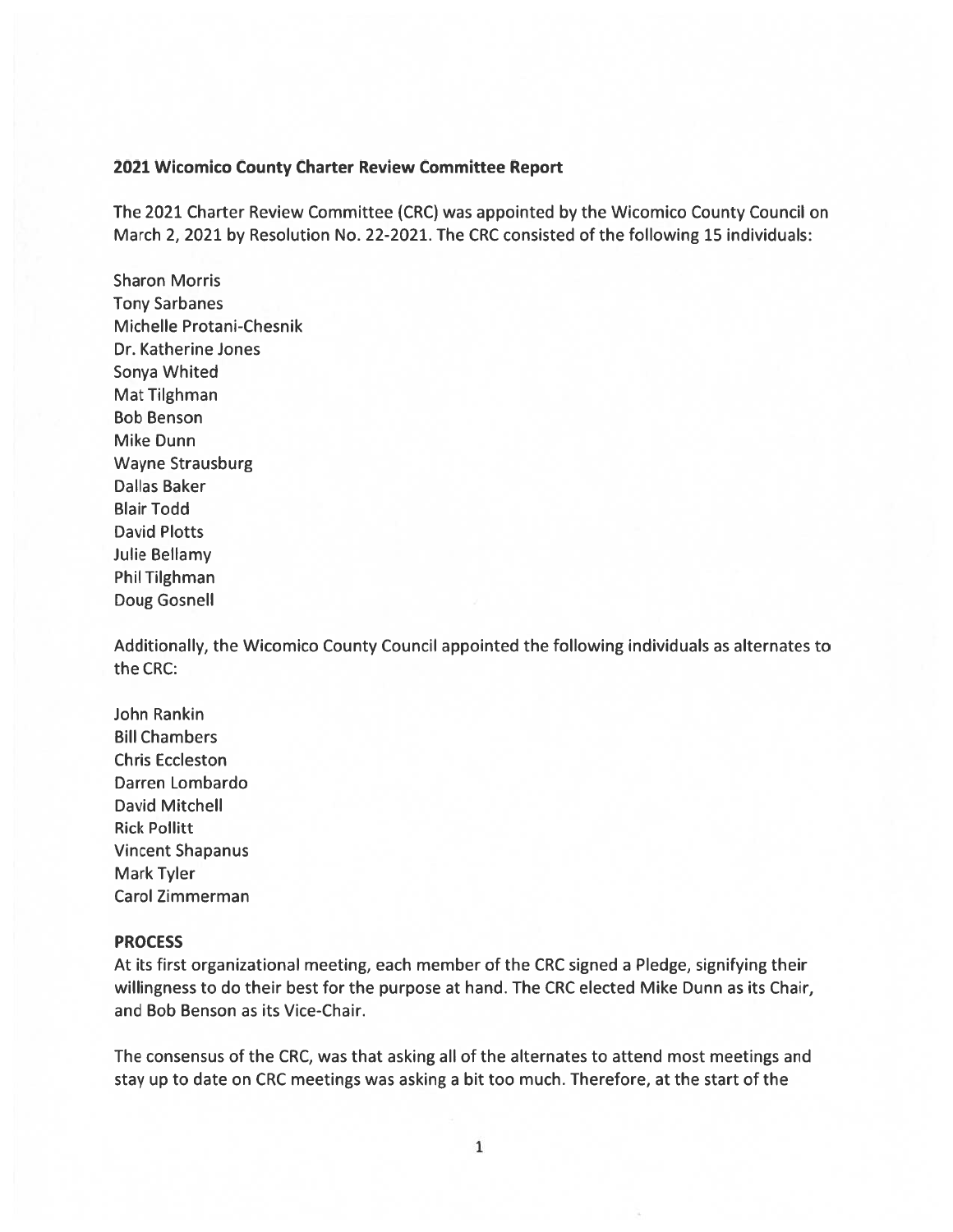second meeting, all of the names of the alternates were put in <sup>a</sup> hat and <sup>a</sup> top three were chosen at random. John Rankin was randomly selected as the first alternate, and he attended many of the CRC meetings. The CRC would like to extend its thanks to all the alternates but would especially like to extend thanks to John for his commitment as the first alternate.

According to the County Council, so many alternates were appointed in <sup>2021</sup> because in 2011, the last time the CRC met, attendance among the CRC members was inconsistent. The CRC is happy to report that attendance in <sup>2021</sup> was outstanding. Anytime <sup>a</sup> CRC member could not make <sup>a</sup> meeting, they would notify the Council Administrator as well as the Chair. Overall, attendance was consistent during the course of the eight <sup>p</sup>lus months that the CRC met. As an aside, the experience of the <sup>2021</sup> CRC would indicate that future County Councils may not need to appoint as many alternates.

At its first organizational meeting, the CRC decided that it would meet on the first and third Thursdays of each month until its work was concluded. Every aspect of the work, at every step of the way, was fully transparent. Council Administrator Laura Hurley and her team did an professional job of posting the minutes of each meeting, and posting <sup>a</sup> running "Scorecard" of actions that were being considered by the CRC.

The CRC reviewed the County Charter in sequential order starting with Article 1, and making its way to the end — paragraph by paragraph. If <sup>a</sup> member of the CRC had <sup>a</sup> suggested change to any section of the Charter as the CRC went through it, discussion was held by the entire CRC. After such discussion, the Chair would ask for <sup>a</sup> motion. If <sup>a</sup> motion was offered to make <sup>a</sup> formal change to the Charter, it was brought to the floor. After more discussion, <sup>a</sup> vote was taken on the motion. If the motion passed, it became <sup>a</sup> recommended Charter change. If the motion failed, it failed. Most of the recommended Charter changes came with near unanimous votes of the CRC. But even if <sup>a</sup> motion for <sup>a</sup> Charter change carried by the slimmest of margins, it moved forward. From the initial meeting of the CRC, it was the goa<sup>l</sup> of the Committee to operate by consensus so that any recommendations made by the Committee to the County Council would not be perceived to be partisan and the Committee is <sup>p</sup>leased to report that the recommendations made by the CRC met that goal.

As mentioned above, early on, the CRC asked the Council Administrator to keep <sup>a</sup> running "Scorecard" of the changes that it was recommending. After the CRC finished going through the entire Charter, it held subsequent meetings to review the "Scorecard" - and to review every Charter change that had been recommended. In effect, the CRC went through the entire Charter two times. Some of the recommendations the CRC made on its first review of the Charter did not make it upon the second review of it.

It should be noted that this "Scorecard" — as well as all the minutes of each meeting, public comments and all resource materials were published in real time on the Wicomico County Council webpage. Additionally, it should be noted that the CRC reviewed more than 30 items that the County Council, collectively, had asked the CRC to look at in the Charter. These 30+ items were submitted to the CRC by the County Council to begin its work.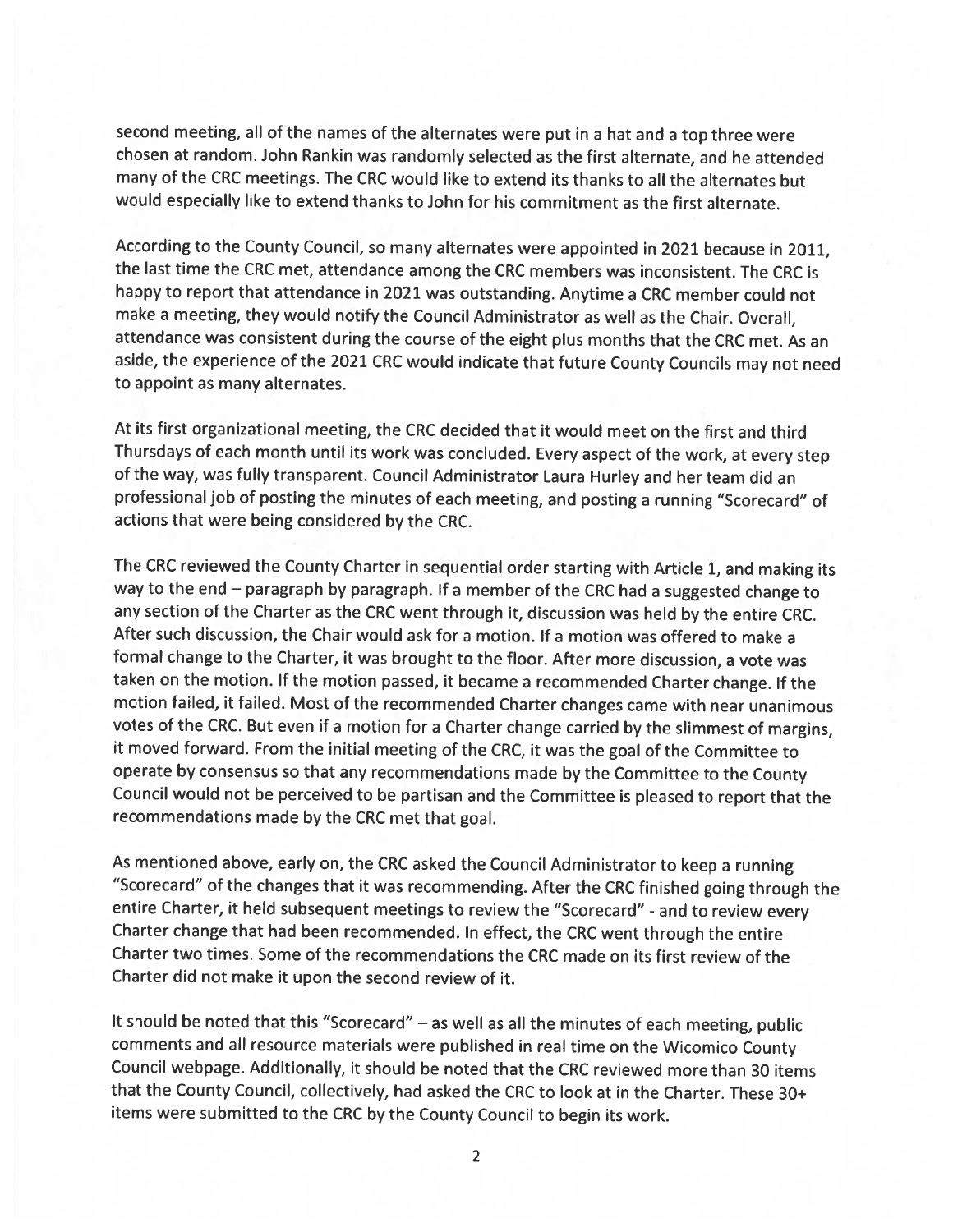In addition to the sequential review of the Charter, when the CRC believed <sup>a</sup> particular item/section in the Charter needed additional research, the Committee would request <sup>a</sup> CRC member volunteer to "Workshop" that particular item/section. This was an idea brought to the CRC by Mr. Walter Olson, who had been <sup>a</sup> member of the Frederick County CRC. Once the individual CRC member finished his or her "Workshop" - their findings would be reported out to the full committee. It is important to note that the findings were meant not to be in support of, or against, the item/section in the Charter, but merely meant to present additional information on it.

The final "Process" decision that the CRC had to reach was regarding how to present its recommendations to the County Council. The CRC had good discussion on whether to rank/prioritize its recommended changes, or to simply submit them as is, unranked and not prioritized. In <sup>a</sup> unanimous vote of the CRC, it was decided to submit the recommendations unranked, and without priority.

# CRC 2021: Context

In 2011, the last time <sup>a</sup> CRC was formed, the County Executive form of government was still in its infancy. In 2006, for the first time, voters in Wicomico County elected their first ever County Executive. Prior to 2006, Wicomico County did not have <sup>a</sup> County Executive. It had only <sup>a</sup> seven member County Council, which operated as both the legislative and administrative branch of the government (with <sup>a</sup> Council appointed County Administrator in <sup>p</sup>lace to deal with the day to day administrative tasks.) So, when the <sup>2011</sup> CRC was formed, this new County Executive form of government was only five years old.

The County Executive form of government has now been in <sup>p</sup>lace for <sup>15</sup> years. At the very first meeting, the CRC addressed <sup>a</sup> fundamental question, one of the <sup>30</sup> referred by the County Council: should it consider an amendment to the Charter to eliminate the County Executive form of government and revert back to the pre-2006 form of government, i.e., <sup>a</sup> government that no longer had the elected position of County Executive?<sup>1</sup> By a unanimous vote at that first meeting, <sup>a</sup> vote reaffirmed when the CRC went through its "Scorecard" <sup>a</sup> second time, the CRC declined to make <sup>a</sup> recommendation regarding the form of government.

Time and time again throughout the course of deliberations over these last eight months, issues were raised — and examples <sup>g</sup>iven — of actions by <sup>a</sup> prior County Executive and/or County Council that the CRC felt were likely violations of the <sup>p</sup>lain language of the County Charter. Many, if not most, of these examples came from the <sup>30</sup> <sup>p</sup>lus questions the County Council

<sup>&</sup>lt;sup>1</sup> In considering the question of whether the CRC should undertake a review of County Executive versus County council form of government, Tony Sarbanes, <sup>a</sup> former President of the county council prior to the enactment of the County Executive form of government, made the motion that the CRC not undertake that review and argued that the County voters selected the County Executive form of government and that the role of the CRC was not to second guess the decisions of the voters, but rather to address and correct any problems in the Charter to improve the type of governance selected by the voters of the County.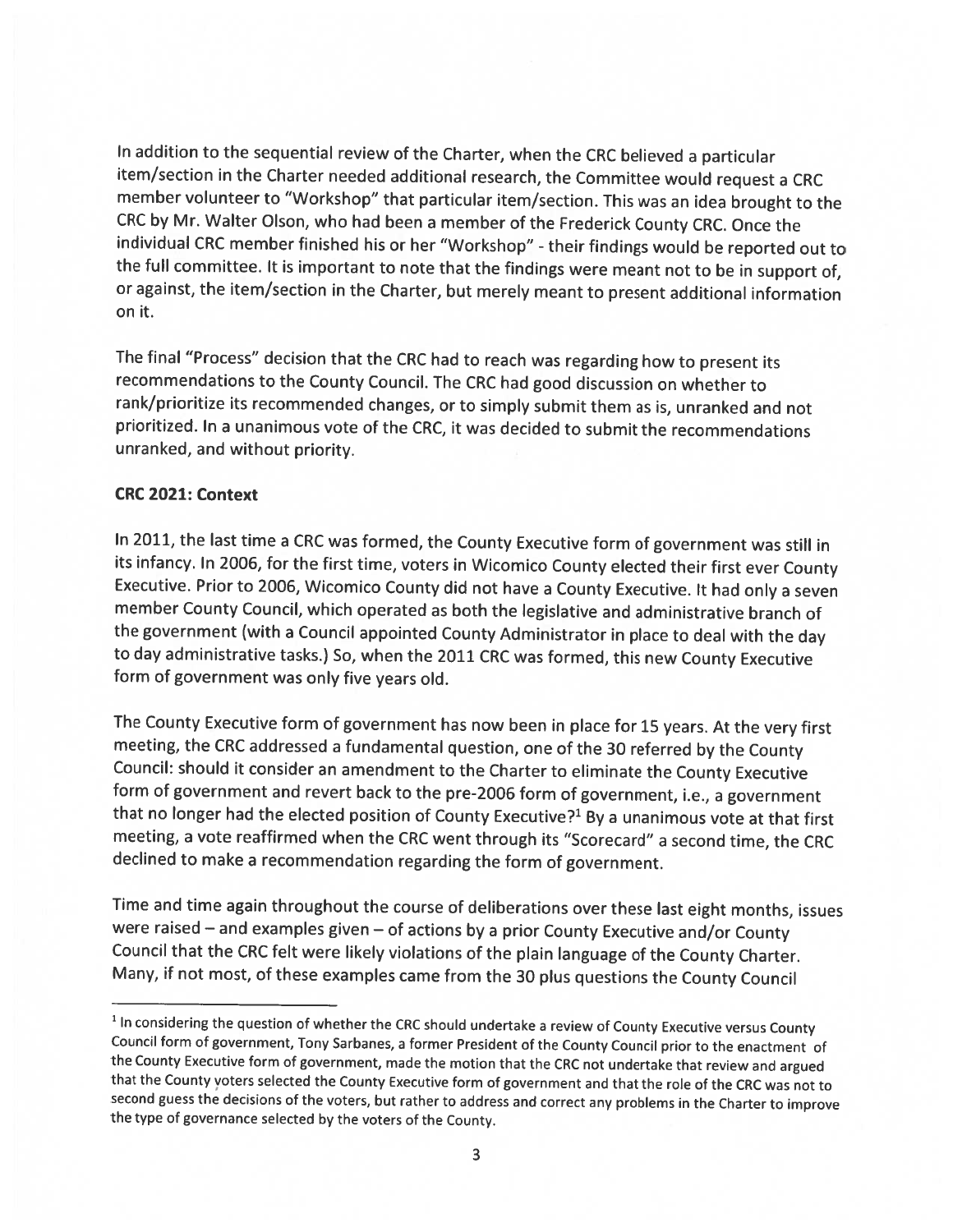presented to the CRC at its initial meeting. The Committee began its work after <sup>a</sup> period of great conflict between the two branches of County government. From the Committee's review, it seems clear that not only was there <sup>a</sup> lack of communication, but there appeared to be an outright dislike and/or distrust of the other branch. As <sup>a</sup> result of this conflict, <sup>a</sup> primary question posed by the <sup>30</sup> <sup>p</sup>lus questions the County Council presented to the Committee was whether some form of punitive consequence could or should be added to the Charter to address future Charter violations.

After exhaustive research on the topic, and exhaustive opinions on the topic from legal counsel, it was determined that punitive actions are difficult, at best. If punitive provisions could be added to the Charter, there would need to also be added some form of quasi-judicial proceeding to adjudicate such complaints or to hear such allegations. Therefore, the CRC concluded that adding punitive provisions were not practical and makes no formal recommendation for changes to the Charter. The CRC spent considerable time during its deliberations attempting to answer <sup>a</sup> basic question: are the Charter "violations" that had been identified for the CRC to review Charter problems, or are they people problems, i.e. did they stem from actual weaknesses in the Charter, or did they stem from the breakdowns as described above. The consensus of the CRC was that these so-called Charter problems were more often, people problems and were best resolved by <sup>a</sup> stronger resolve by the County Council and the County Executive to work together, and to avoid taking/changing/altering the power structure that is outlined in the Charter.

The County Charter is the law of our County. It is the Constitution. With that in mind, the consensus of the CRC is that the multiple Charter changes, such as those included on the ballot in the <sup>2016</sup> election year, should be avoided in the future. Many of those Charter changes appear to have been made to address <sup>a</sup> lack of communication between the Executive and the Council and <sup>a</sup> perception by the Council that the Executive was not acting in accord with the Charter. The effect of the Charter amendments was to alter the balance of power between the Executive and the Legislative branch to address this failure. The consensus of the CRC was that while many of the amendments were perceived to be necessary to address the actions of the then County Executive, the end result was that many of the changes actually weakened the Charter.

#### For Consideration

There were more than <sup>a</sup> few matters that the CRC discussed that strike at the heart of some of the challenges facing Wicomico County. Among them: the often discussed County Revenue Cap; the question of whether the way in which Council members are elected: from five Councilmanic Districts and two At-Large Council members is still appropriate; adopting stronger Council Rules of Conduct; adopting Roberts Rules of Order for Council meetings.

The CRC decided, ultimately, that these questions are more political in nature, and should be addressed by elected officials who are beholden to the voters, rather than by citizen volunteers like those on the CRC. As <sup>a</sup> group, however, it was decided the CRC should pass along its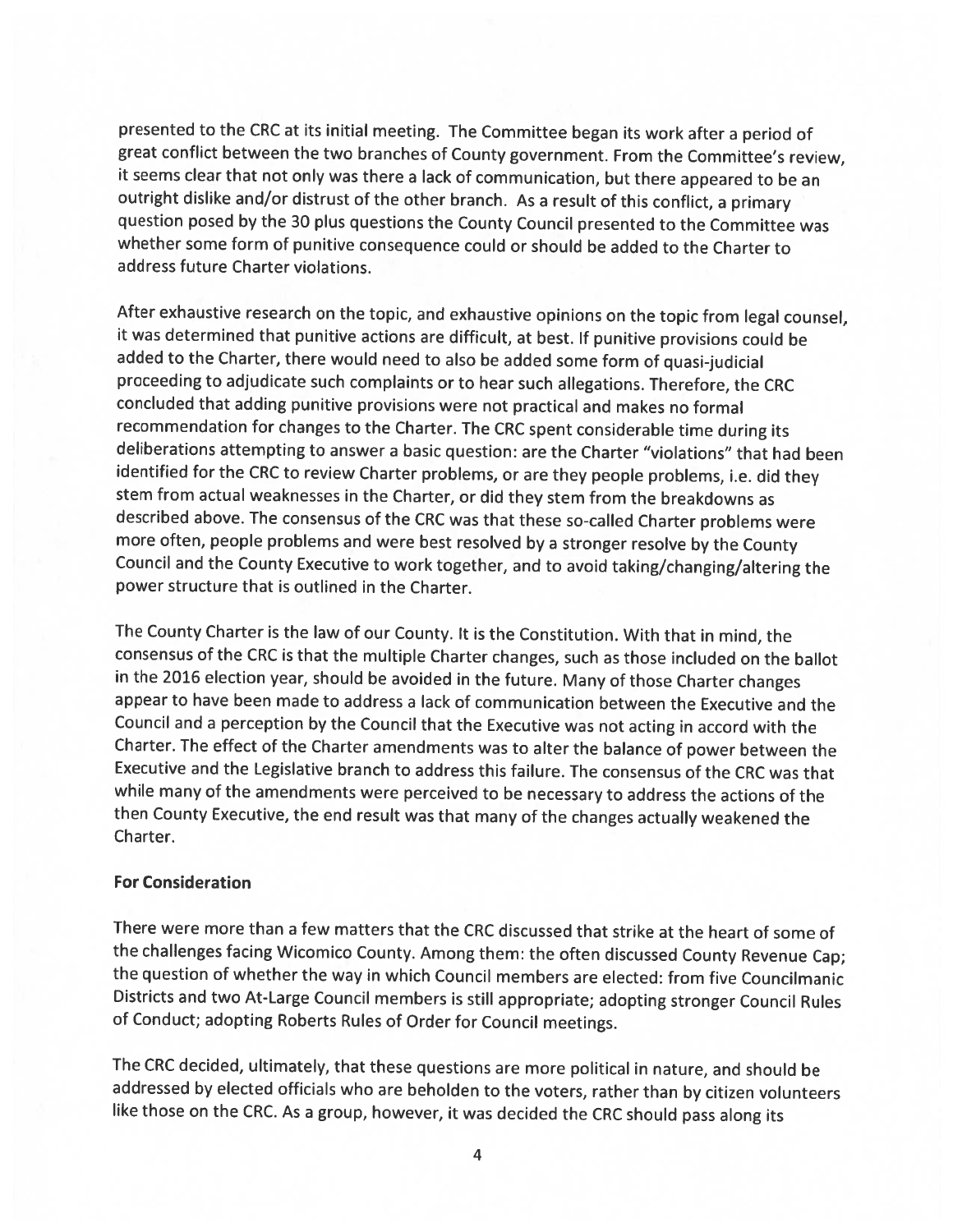thoughts on the matters above and make <sup>a</sup> few recommendations for consideration. Those recommendations are as follows:

- Appoint <sup>a</sup> Citizen Panel to review if the current way in which the County Council is elected is still sufficient for the times. There are very few counties in Maryland which still elect their Councilmembers using the hybrid model that Wicomico County currently uses: i.e. there are five Council members elected from the five Councilmanic Districts, and there are two Council members who are elected At-Large from the entire population of the County. This is not the CRC getting into the redistricting business, it is simply asking the question of viability. Central to the question, and something for <sup>a</sup> Citizen's Panel to consider: should there be five Council members elected from the five Council districts, or should there be seven council members elected from seven council districts? Or, is the current hybrid model enough? (The CRC is aware that there is <sup>a</sup> Redistricting Commission doing work at this time. The CRC does do not know if the questions raised by the CRC are part of the duties of the Redistricting Commission.)
- The Revenue Cap. It was the CRC's understanding that this provision was initially adopted by voter initiative and was modeled after <sup>a</sup> similar provision from the Talbot County Charter. As such, the CRC reached out to Talbot County to better understand the process that Talbot County had followed in making recent changes to its revenue cap provision, and it was determined that the Talbot County Council appointed <sup>a</sup> committee to research this one charter provision and to make recommendations to the Council for any proposed charter amendment. Should the County Council believe changes to the Wicomico County revenue cap be considered, <sup>a</sup> similar procedure could be followed.
- The Wicomico County Council has never formally adopted any rules of order on how they should conduct their meetings. One of the first things the CRC did was to adopt Roberts Rules of Order as its guiding principle. The CRC recommends the Wicomico County Council do the same thing.
- The Wicomico County Council should consider making its Code of Conduct stronger. Perhaps looking at adding punitive actions, such as censures, to deal with conflict of interest/ethics violations/Charter violations that may occur.
- The CRC strongly believes that when/if violations (or alleged violations) of the County Charter occur — by either branch of government — that those violations be <sup>g</sup>iven the light of day. In other words, IF either branch of government believes that <sup>a</sup> Charter violation has occurred, it is paramount that the alleged violation be discussed publicly.
- <sup>A</sup> CRC is currently appointed every ten years, as per the Charter. While the CRC took no action on making <sup>a</sup> formal recommendation to change that, there was much discussion among the CRC members about whether ten years is too long <sup>a</sup> period of time for <sup>a</sup> review of the Charter by <sup>a</sup> CRC. The CRC recommends that <sup>a</sup> discussion be held about putting <sup>a</sup> CRC together every five years, instead of every ten years.

#### With Gratitude and Appreciation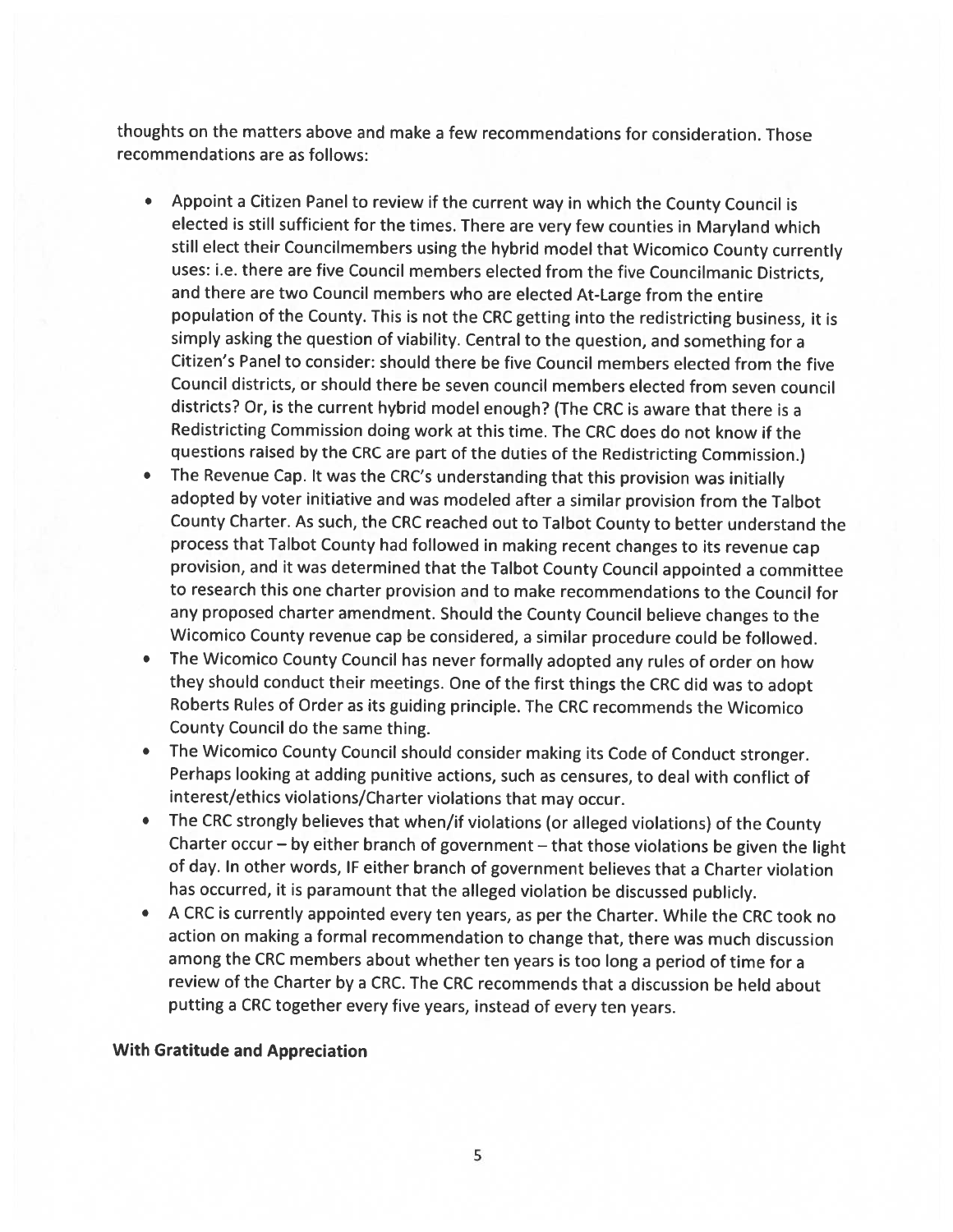The CRC would like to express it sincere thanks and appreciation to all of those working for the governmen<sup>t</sup> of Wicomico County who made the CRC's job easier:

Laura Hurley — Wicomico Council Administrator Lynn Sande — Executive Office Associate, Wicomico County Council Paul Wilber — Wicomico County Attorney

The CRC would like to also thank those members of the County Council who attended the meetings, off and on, over the course of the CRC's work. The CRC allowed and encourage<sup>d</sup> participation by the County Council members. Some of their insights and observations during the meetings were very helpful to the CRC. The CRC would also like to extend its thanks to Acting County Executive John Psota for his cooperation during the process.

The CRC also expresses thanks to the Wicomico Youth and Civic Center and its staff, for allowing the CRC to hold more than <sup>a</sup> few of its meetings there — and to PAC <sup>14</sup> for staffing and recording every single CRC meeting and for putting those meetings on PAC 14, so that the public could follow the work of the CRC. Lastly, the CRC expresses thanks to the citizens for their comments via the online portal or by attending the meetings in person and providing public comments.

### Recommended Changes to the Wicomico County Charter

The CRC formally submits the changes to the Wicomico County Charter, attached as Exhibit A, to the Wicomico County Council for its consideration.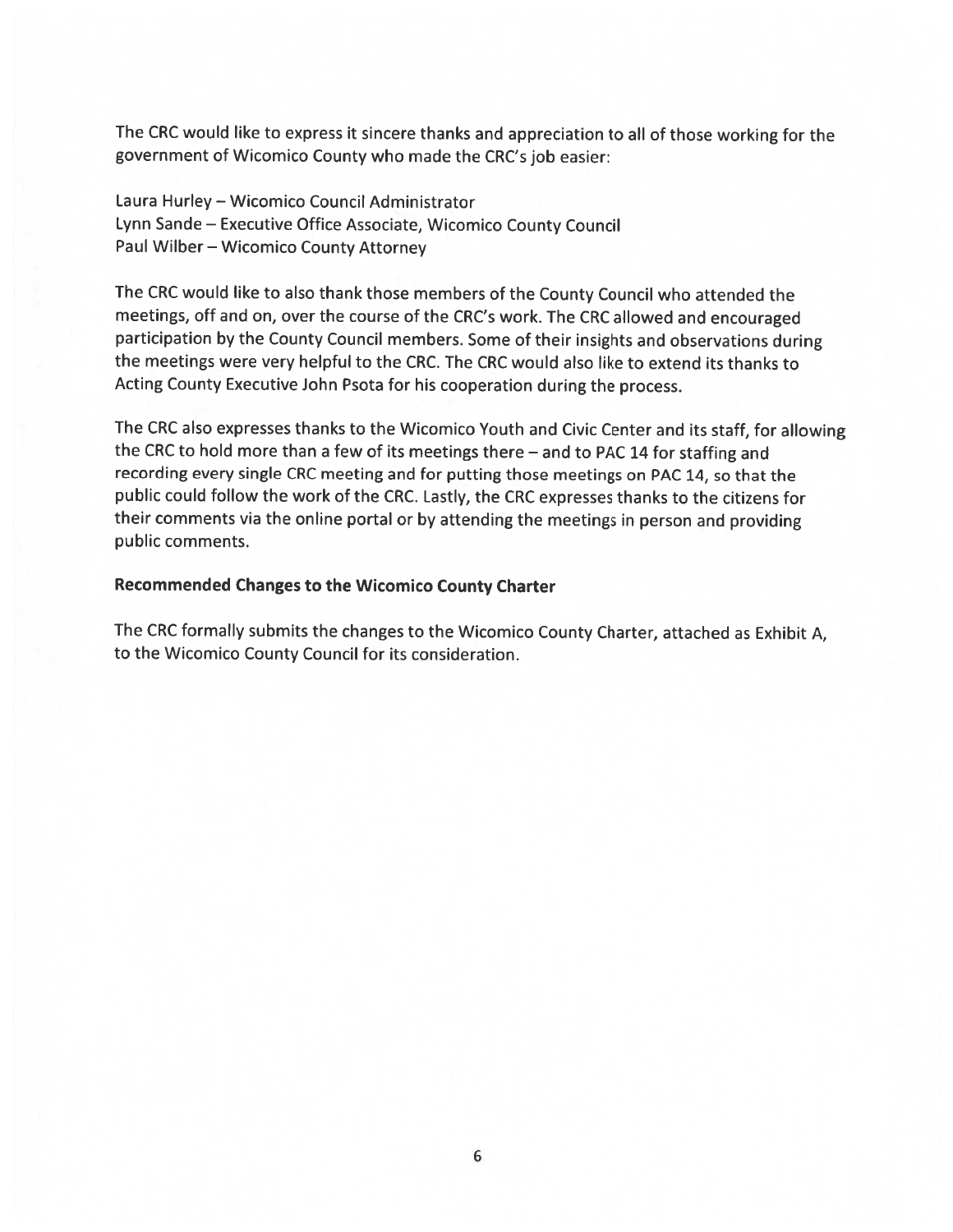

# CHARTER REVIEW COMMITTEE -APPROVED MOTIONS

| <b>Charter</b> |                                                                                                                                                                               |                     |                                          |                                   |
|----------------|-------------------------------------------------------------------------------------------------------------------------------------------------------------------------------|---------------------|------------------------------------------|-----------------------------------|
| <b>Section</b> | <b>Motion:</b>                                                                                                                                                                | Made By:            | <b>Seconded By:</b>                      | <b>Passed/Failed</b>              |
|                | <b>Administrative Motions</b>                                                                                                                                                 |                     |                                          |                                   |
|                | To Adopt Robert Rules of Order                                                                                                                                                | Mr. Mat Tilghman    | Ms. Chesnik                              | Passed; Unanimously               |
|                | To Randomly Draw Names of Alternate Members                                                                                                                                   | Mr. Philip Tilghman | Mr. Gosnell                              | Passed; Unanimously               |
|                | To Adopt a Attendance Policy: If a person misses<br>three consecutive meetings and/or a total of five<br>meetings, they will no longer be on the Committee                    | Dr. Katherine Jones | Mr. Gosnell                              | Passed; 13 in favor, 2<br>opposed |
|                | To address reviewing the Charter as it pertains to an Mr. Tony Sarbanes<br><b>Executive and Council form of government</b>                                                    |                     | Ms. Sonya Whited                         | Passed; Unanimously               |
|                | To add a Table of Contents to the Charter                                                                                                                                     | Mr. Todd            | Mr. Phil Tilghman                        | Passed; Unanimously               |
|                | <b>Article I. Name and Rights of the County</b>                                                                                                                               |                     |                                          |                                   |
|                | <b>No Approved Motions</b>                                                                                                                                                    |                     |                                          |                                   |
|                | <b>Article II. County Council</b>                                                                                                                                             |                     |                                          |                                   |
| 202.A          | To add a residency requirement for the County<br>Council of two years in Wicomico County and<br>residency within the district for one year, and a<br>minimum age of 25 years. | Mr. Dallas Baker    | Ms. Sonya Whited                         | Passed; Unanimously               |
| 202.D          | To include "felony with moral turpitude"                                                                                                                                      | Mr. Dallas Baker    | Mr. Doug Gosnell                         | Passed; Unanimously               |
| 202            | To add the language "at the time of election"                                                                                                                                 | Mr. Benson          | Mr. Baker                                | Passed; Unanimously               |
| 205.A& B       | To eliminate "unless there is a special election as<br>described in section 206 to fill the seat."                                                                            | Mr. Matt Tilghman   | Mr. Wayne Strausburg Passed; Unanimously |                                   |
| 205            | To add "To fill a vacant position of an unaffiliated<br>member who has left office, unaffiliated voters<br>would submit their name to the County Council"                     | Mr. Tony Sarbanes   | Mr. Wayne Strausburg Passed; Unanimously |                                   |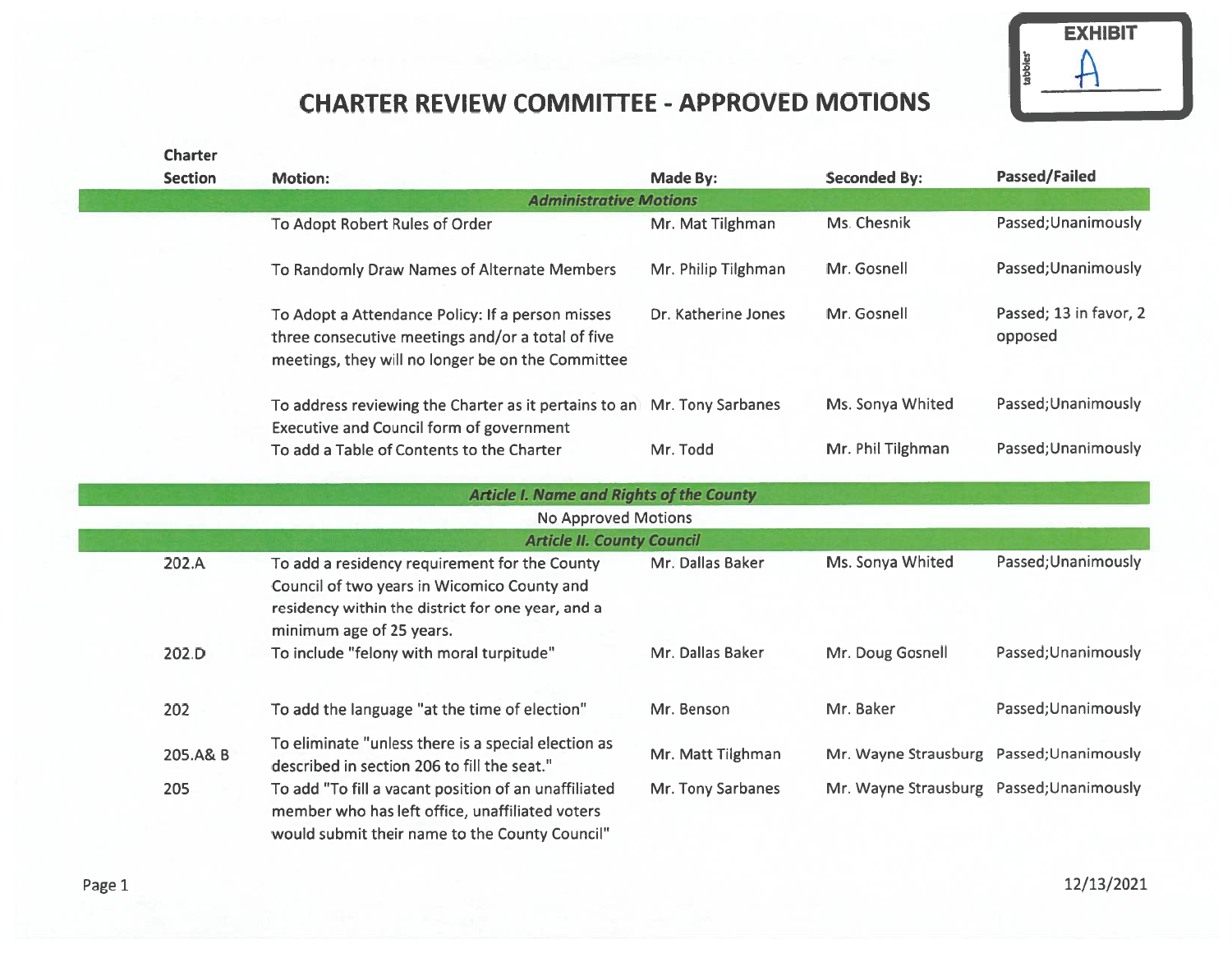| 206       | To strike Section 206 from the Charter                                                                                                                                          | Mr. Wayne Strausburg | Mr. Plotts           | Passed; Unanimously                 |
|-----------|---------------------------------------------------------------------------------------------------------------------------------------------------------------------------------|----------------------|----------------------|-------------------------------------|
|           | <b>Article III. The Legislative Branch</b>                                                                                                                                      |                      |                      |                                     |
| 312 & 313 | To send the recommendations from Lindsey Rader to<br>the County Council                                                                                                         | Mr. Phil Tilghman    | Ms. Bellamy          | Passed; Unanimously                 |
| 314.A     | To delete the word "generally" and insert the words Mr. Bob Benson<br>"unless for the purpose of inquiry or information."                                                       |                      | Dr. Katherine Jones  | Passed; Unanimously                 |
|           | <b>Article Article IV. The Executive Branch</b>                                                                                                                                 |                      |                      |                                     |
| 405       | To make the age of the County Executive 30                                                                                                                                      | Mr. Tony Sarbanes    | Mr. Doug Gosnell     | Passed; Unanimously                 |
| 405       | To add the language "at the time of election"                                                                                                                                   | Mr. Benson           | Mr. Baker            | Passed; Unanimously                 |
| 407.C     | To add that all members must be present for the<br>vote                                                                                                                         | Mr. Sarbanes         | Mr. Plotts           | Passed; Unanimously                 |
| 412       | To remove "prior to assuming the duties of the<br>office" and replace it with "within six months of<br>assuming the duties".                                                    | Ms. Sonya Whited     | Mr. Strausburg       | Passed; 8 in Favor, 3<br>opposed    |
| 413       | To remove the second sentence in its entirety,<br>starting with "Within Six Months"                                                                                             | Mr. Dallas Baker     | Dr. Katherine Jones  | Passed; 12 in Favor, 1<br>Abstained |
| 414       | To add Letter D to state the County Executive must<br>notify the County Council in writing within 10<br>working days of a vacancy of a department head.                         | Dr. Katherine Jones  | Mr. David Plotts     | Passed; Unanimously                 |
|           | <b>Article V. Administrative Organization</b>                                                                                                                                   |                      |                      |                                     |
| 502.C     | To state "except that no such suspension or removal Dr. Katherine Jones<br>may be ordered including but not limited to those<br>protected classes under federal and state law." |                      | Ms. Sonya Whited     | Passed; Unanimously                 |
| 503       | To add Number 11 - Salisbury-Wicomico: Ocean City Ms. Sharon Morris<br><b>Regional Airport</b>                                                                                  |                      | Mr. Mat Tilghman     | Passed; Unanimously                 |
| 504       | To remove the word "substantial from Section 504.a Ms. Sonya Whited                                                                                                             |                      | Ms. Michelle Chesnik | Passed; Unanimously                 |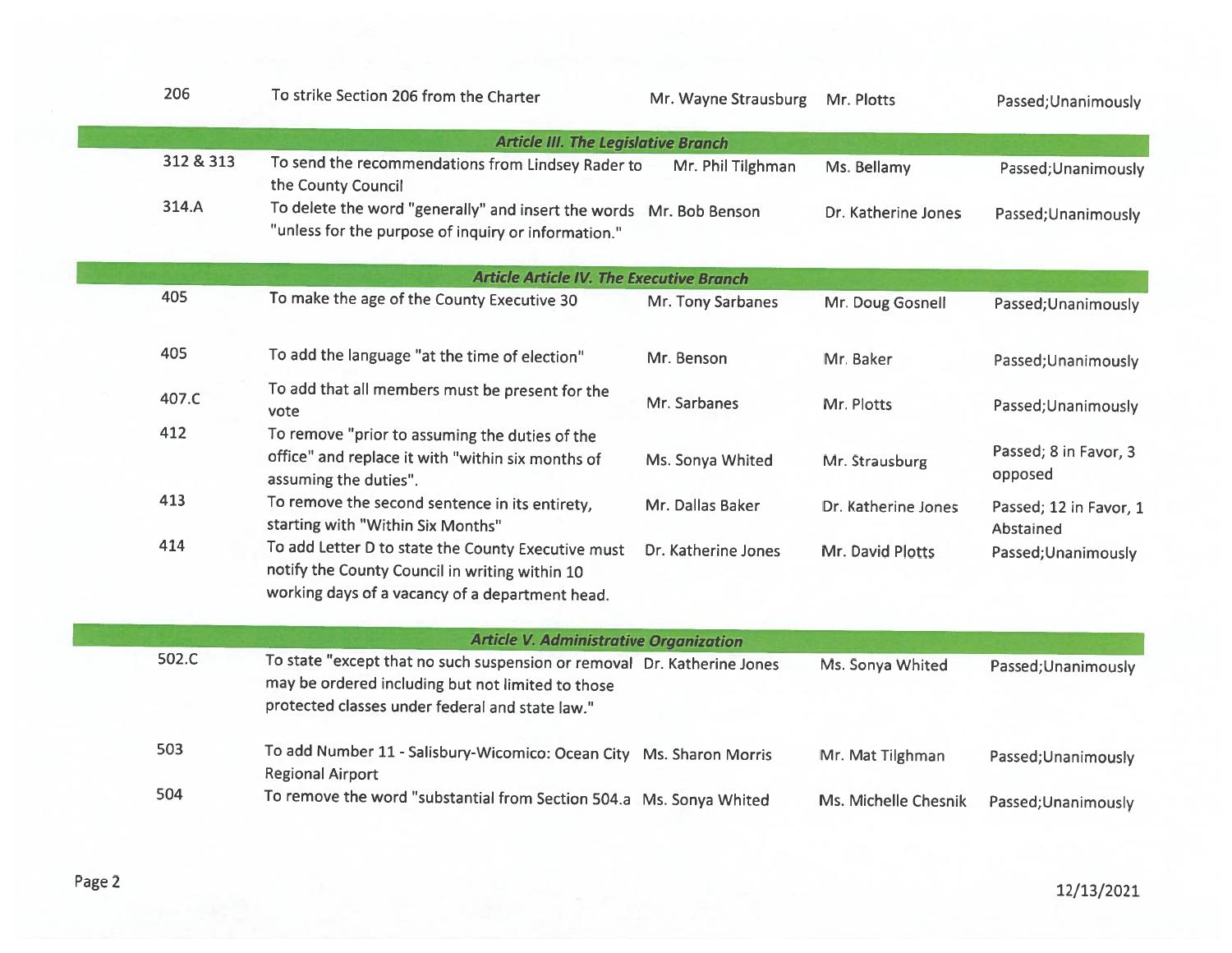| 505   | To remove last sentence in Section 505.a                                                                                                                                                                                                                                                                                                                                                                               | Mr. Phil Tilghman   | Mr. Wayne Strausburg Passed; Unanimously |                                      |
|-------|------------------------------------------------------------------------------------------------------------------------------------------------------------------------------------------------------------------------------------------------------------------------------------------------------------------------------------------------------------------------------------------------------------------------|---------------------|------------------------------------------|--------------------------------------|
| 506   | To remove the last sentence in Section 506.a                                                                                                                                                                                                                                                                                                                                                                           | Dr. Katherine Jones | Ms. Whited                               | Passed; Unanimously                  |
| 507.A | To read, "The County Attorney shall serve at the<br>pleasure of the County Executive.", and any other<br>language will be deleted.                                                                                                                                                                                                                                                                                     | Mr. Bob Benson      | Ms. Julie Bellamy                        | Passed; Unanimously                  |
|       | <b>Aticle VI. Personnel Provisions</b>                                                                                                                                                                                                                                                                                                                                                                                 |                     |                                          |                                      |
| 601.A | To read, upon the recommendation of the County<br>Executive, the County Council shall establish a<br>personnel system which will have the force of law by<br>Resolution after a Public Hearing. Upon<br>recommendation of the County Executive, the<br>County Council may modify or revise the personnel<br>system by Resolution after a Public Hearing.                                                               | Mr. Sarbanes        | Mr. Mat Tilghman                         | Passed; Unanimously                  |
| 601.B | To clarify that proposed changes to employees<br>benefits programs must be approved by the County<br>Council                                                                                                                                                                                                                                                                                                           | Mr. Strausburg      | Mr. Dallas Baker                         | Passed; Unanimously                  |
| 609.B | To remove "other than the County Executive"                                                                                                                                                                                                                                                                                                                                                                            | Ms. Sonya Whited    | Mr. Wayne Strausburg                     | Passed; 13 in favor, 1<br>abstention |
|       | <b>Article VII. Budgetary and Fiscal Procedures</b>                                                                                                                                                                                                                                                                                                                                                                    |                     |                                          |                                      |
| & 712 | 704, 705, 710 To send the recommendations from Lindsey Rader to Mr. Phil Tilghman<br>the County Council                                                                                                                                                                                                                                                                                                                |                     | Ms. Bellamy                              | Passed; Unanimously                  |
| 707   | To state, "The County Council may, by resolution,<br>change any of the dates, and corresponding hearing<br>dates, set forth in Sections 704 and 705 herein,<br>provided that said resolution states the reasons for<br>said change or changes, and such resolution shall be<br>effective only during the fiscal year in which said<br>resolution is adopted, subject to the restrictions set<br>forth in Section 705." | Mr. Phil Tilghman   | Ms. Sharon Morris                        | Passed; Unanimously                  |
|       | <b>Article VIII. Purchasing</b>                                                                                                                                                                                                                                                                                                                                                                                        |                     |                                          |                                      |
|       | Na Anneninal Matinna                                                                                                                                                                                                                                                                                                                                                                                                   |                     |                                          |                                      |

No Approved Motions